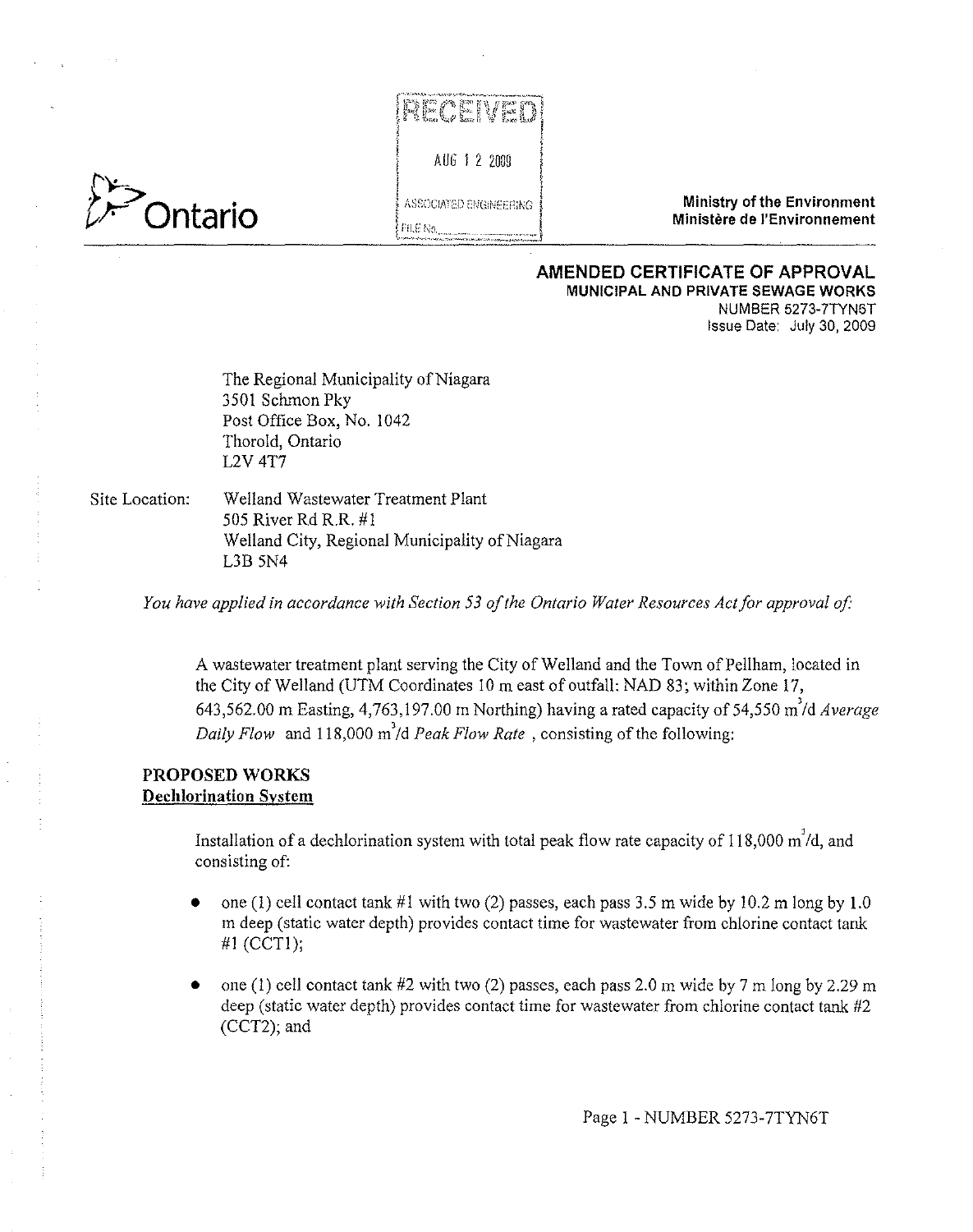• three (3) metering pumps (duty/standby/duty), each with a capacity of 120 L/h and two (2) 2.438 m diameter and 2.362 m height storage tanks, each tank providing a storage capacity of approximately 8.516 m' with provisions to inject dechlorination chemical to the inlets of the dechlorination contact tanks #1 and #2.

all in accordance with:

1. Application for Approval of Municipal and Private Sewage Works dated June 16, 2009 and supporting documentation submitted under covering letter dated June 16, 2009 by Magendiran Vaiyapuri, P.Eng., of Associated Engineering, Consulting Engineers; and

2. A letter dated July 17, 2009 from Magendiran Vaiyapuri, P.Eng. of Associated Engineering, to Youssouf Kalogo, P.Eng. of MOE.

# **EXISTING WORKS Main Sewage Pumping Station**

A main sewage pumping station with a divided wet well arrangement and isolating gates to facilitate wet well cleaning, and consisting of:

 $\bullet$  three (3) centrifugal type raw sewage pumps each having a pumping capacity of 55,690 m'/d and each equipped with variable speed control, with  $134,000$  m $\dot{d}$  firm pumping capacity available at high wet well levels.

# **Screening and Grit Removal Facilities Building**

- Screening facilities comprising of two (2) 1,500 mm wide mechanically raked bar screens that operate in parallel, each with 25 mm square openings and automatic controls and capable of operating at a peak flow rate of 136,200 m'ld.
- Grit removal facilities consisting of the following:
	- two (2) new aerated grit chambers, each chamber 18 m long by 5.5 m wide by 4 m deep and capable of operating individually at a peak flow rate of  $136,200$  m<sup>3</sup>/d; and,
	- an air supply system capable of delivering up to 8 L/s of air per linear meter chamber length.  $\blacksquare$
- One (1) flow splitter, located downstream of the grit removal facilities and upstream of the primary settling facilities, to split flow into two streams, with a minimum flow of 9,900  $m/d$ always directed through the physical/chemical plant, and up to 65,000 m<sup>3</sup>/d directed through the conventional treatment plant, with flow in excess of  $65,000$  m<sup>3</sup>/d directed through the physical/chemical treatment plant.

Page 2 - NUMBER 5273-7TYN6T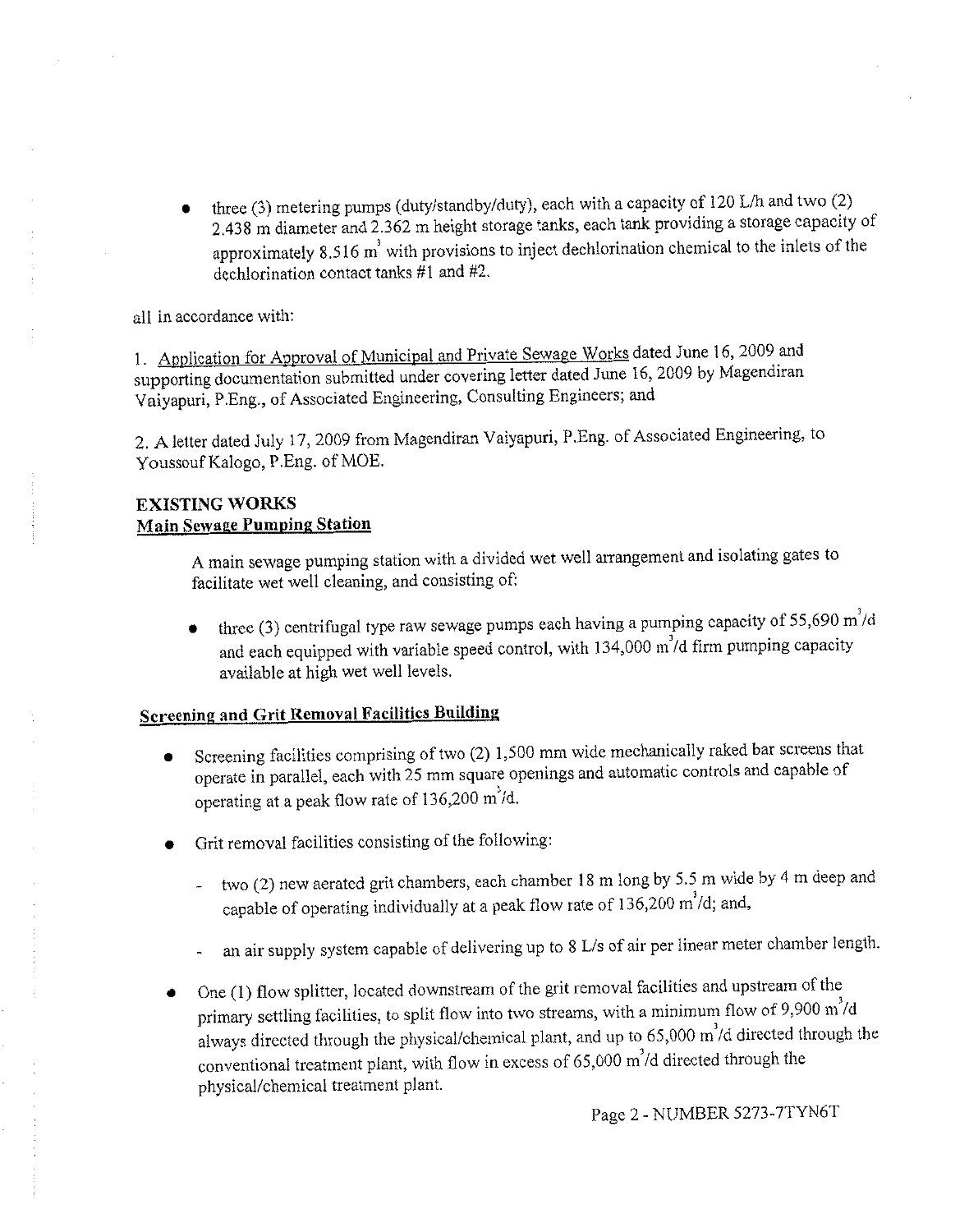### **Physical Chemical Treatment Plant**

A physical/chemical treatment plant designed for treating flows in excess of 65,000  $\text{m}^3/\text{d}$  and up to  $118,000 \text{ m}^3$ /d, consisting of:

- two (2) flocculation tanks with two (2) mixers, used for the dispersion of coagulants (ferric chloride or alum) to the raw sewage; and
- two  $(2)$  primary settling tanks, each with two  $(2)$  cells and each cell measuring 6.1 m wide by 45.7 m long by 2.8 m deep (average water depth), for a total surface area of 1,115  $m^2$  and total volume of 4,237  $m<sup>3</sup>$ , and each cell equipped with longitudinal chain and flight type sludge collection mechanisms including scum skimmers and provision for chemical addition.

# **Conventional Treatment Plant**

A conventional activated sludge treatment plant with tertiary filtration, designed to treat flow rate of up to 65,000 m<sup>'</sup>/d, consisting of the following:

- three  $(3)$  6.0 m wide by 58.0 m long by 3.8 m deep newer primary settling tanks, each with a maximum liquid capacity of 1,323  $m<sup>3</sup>$ , and equipped with longitudinal chain and flight type sludge collection mechanisms including scum skimmers;
- four (4) two-celled deep aeration tanks, each cell measuring 15.2 m wide by 15.2 m long by 4.6 m deep with a maximum liquid capacity of 1,062  $m<sup>3</sup>$ , to be used for biological treatment, with each cell equipped with one (1) 44.8 kW dual speed, surface type mechanical aerator; and
- Final Settling Tanks as follows:
	- six (6) 6.1 m wide by 42.7 m long by 3.9 m (average water depth), rectangular final settling tanks, with a total surface area of  $1,562 \text{ m}^2$ ; and,
	- two (2) 36.6 m square by 3.8 m deep older tanks, with a total surface area of 2.677 m<sup>2</sup>.

# **Effluent Filtration Facilities**

An effluent filtration facility, which treats effluent from the conventional plant up to a peak flow rate of 68,130 *m'ld,* consisting of the following:

- one  $(1)$  effluent filter pumping station, equipped with:
	- one (1) 5.4 m by 6.0 m by 4.9 m high wet well having a holding capacity of 159 m<sup>3</sup>; and,

Page 3 - NUMBER 5273-7TYN6T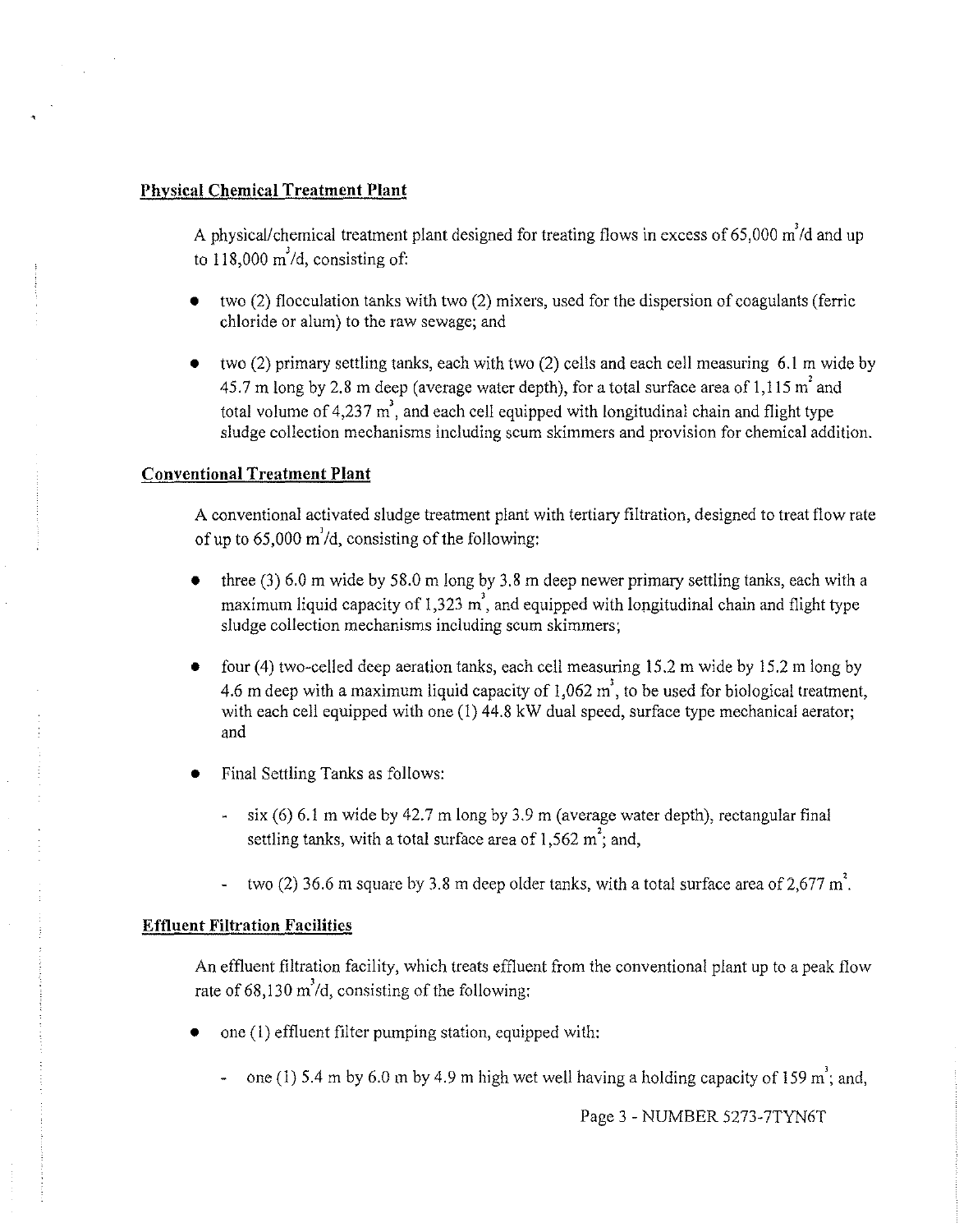- four (4) variable frequency, variable speed drive centrifugal pumps (three duty, one L. standby), each rated at 262 L/s, used to pump the combined effluent from the conventional treatment plant and the physical/chemical treatment plant to the effluent filter inlet;
- three  $(3)$  three-celled dual media, deep bed filters, each filter approximately 11.6 m in diameter with a surface area of 105.7 m' and an overall height of 3.7 m; and,
- one (1) 16.5 m long by 11.4 m wide by 5.0 m deep, 915 m' capacity backwash water holding tank.

#### **Disinfection**

A sodium hypochlorite disinfection system with a total peak flow rate capacity of 118,000 m'/d, consisting of the following:

- one (1) two-celled old chlorine contact tank, each cell  $3.5$  m wide by  $34.1$  m long by  $4.0$  m deep (static water depth), provides contact time for effluent from the filters and the physical/chemical treatment plant;
- one (1) two-celled newer chlorine contact tank, each cell 3 m wide by 34 m long by 3 m (static water depth), provides contact time for effluent from the secondary clarifiers (filter bypass) and physical/chemical plant; and,
- $\bullet$  a sodium hypochlorite feed system consisting of three (3) metering pumps (two duty, one standby), each with a capacity of 90.8 L/h and one (1) 15,900 L chemical storage tank, and provision to inject sodium hypochlorite solution at the inlets to the four aeration tanks, chlorine contact tank no. 1 and chlorine contact tank no. 2.

#### **Phosphorus Removal**

A coagulant feed system consisting of three (3) metering pumps (two duty, one standby), each with a capacity of 90.8 L/h and two (2) 36,000 L chemical storage tanks, with provision to inject coagulant to the inlet of the secondary clarifiers.

#### **Anaerobic Digestion**

Anaerobic digestion facilities consisting of the following:

One (1) 19.8 m diameter by  $6.7 \text{ m }$  SWD anaerobic primary digester with a 2.3 m deep truncated conical bottom and a sludge holding capacity of 2,318  $m<sup>3</sup>$  equipped with an insulated fixed steel cover, gas recirculation/mixing system, and one (I) external hot water type heat exchanger (with related recirculation pumps) capable of maintaining an operating temperature of35 degrees centigrade;

Page 4 - NUMBER 5273-7TYN6T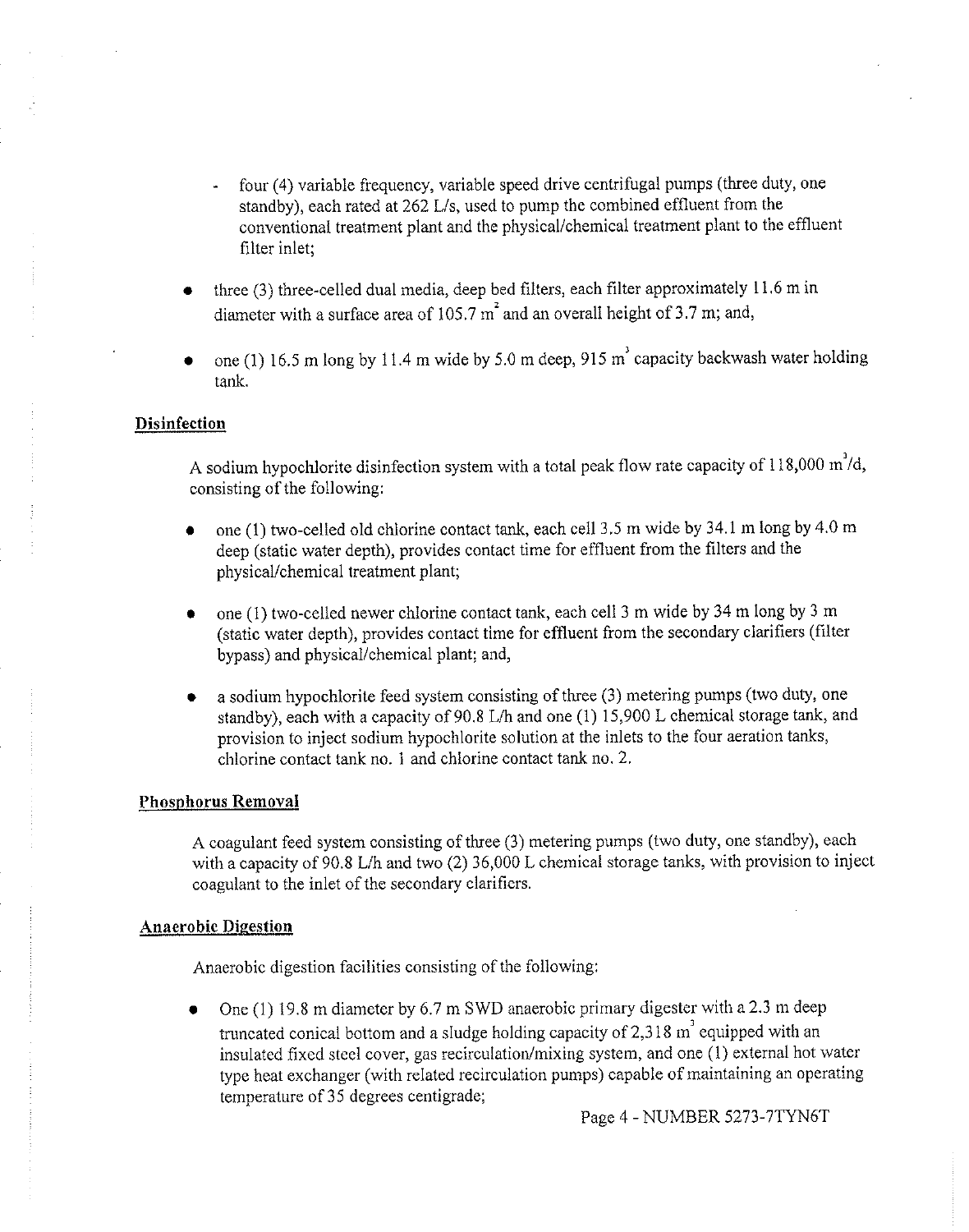- One (I) 19.8 m diameter by 6.1 m SWD primary digester with a 2.8 m deep conical bottom and a sludge holding capacity of 2,600  $\text{m}^3$ , equipped with a floating gas holding cover, one (1) sludge re-circulating pump rated at 15 L/s at 7 m TDH, and one (1) sludge heat exchanger suitable for heating digestion tank sludge, rated at 370 kW with a sludge flow rate of 22.1 L/s, capable of maintaining an operating temperature of 35 degrees centigrade;
- One (I) 21.3 m diameter by 6.4 meter SWD anaerobic secondary digester with a 2.3 m deep conical bottom and a sludge holding capacity of  $2,130 \text{ m}^3$ , equipped with a floating gas holding cover; and
- A waste gas burner to handle approximately 0.081 *m'!s* (292 m'/h) digester biogas production.

# **Treated Effluent Outfall**

One (1) 1,372 mm diameter (internal) pipe, extending approximately 25 m from the wastewater treatment plant to the headwall of the Welland River, where treated effluent is discharged about 0.5 m down the side of the bank into the Welland River.

# **Flowmeters and Monitoring Instrumentation**

- One (1) Parshall Flume flow meter, located downstream of the flow splitter on the line feeding the conventional treatment plant for flow up to 90,000  $m^{3}/d$ .
- $\bullet$  One (1) Parshall Flume flow meter, located downstream of the flow splitter and on the line feeding the physical/chemical plant for flow in excess of 90,000 m'/d.

# **Standby Power**

- One (1) 1,000 kW standby diesel generator set to provide power to the Welland Wastewater Treatment Plant during emergencies.
- One  $(1)$  9,213 L diesel fuel tank with containment.

# all in accordance with:

I. Application for Approval of Municipal and Private Sewage Works dated August 21, 2002 along with reports titled "Review of Welland WWTP Wastewater Process Capacity" and" Consolidated Certificate of Approval for the Welland Wastewater Treatment Plant" both prepared by KMK Consultants Limited, Brampton, Ontario and previous supporting documentation submitted for the Certificates of Approval that are revoked and replaced by this *Certificate* ;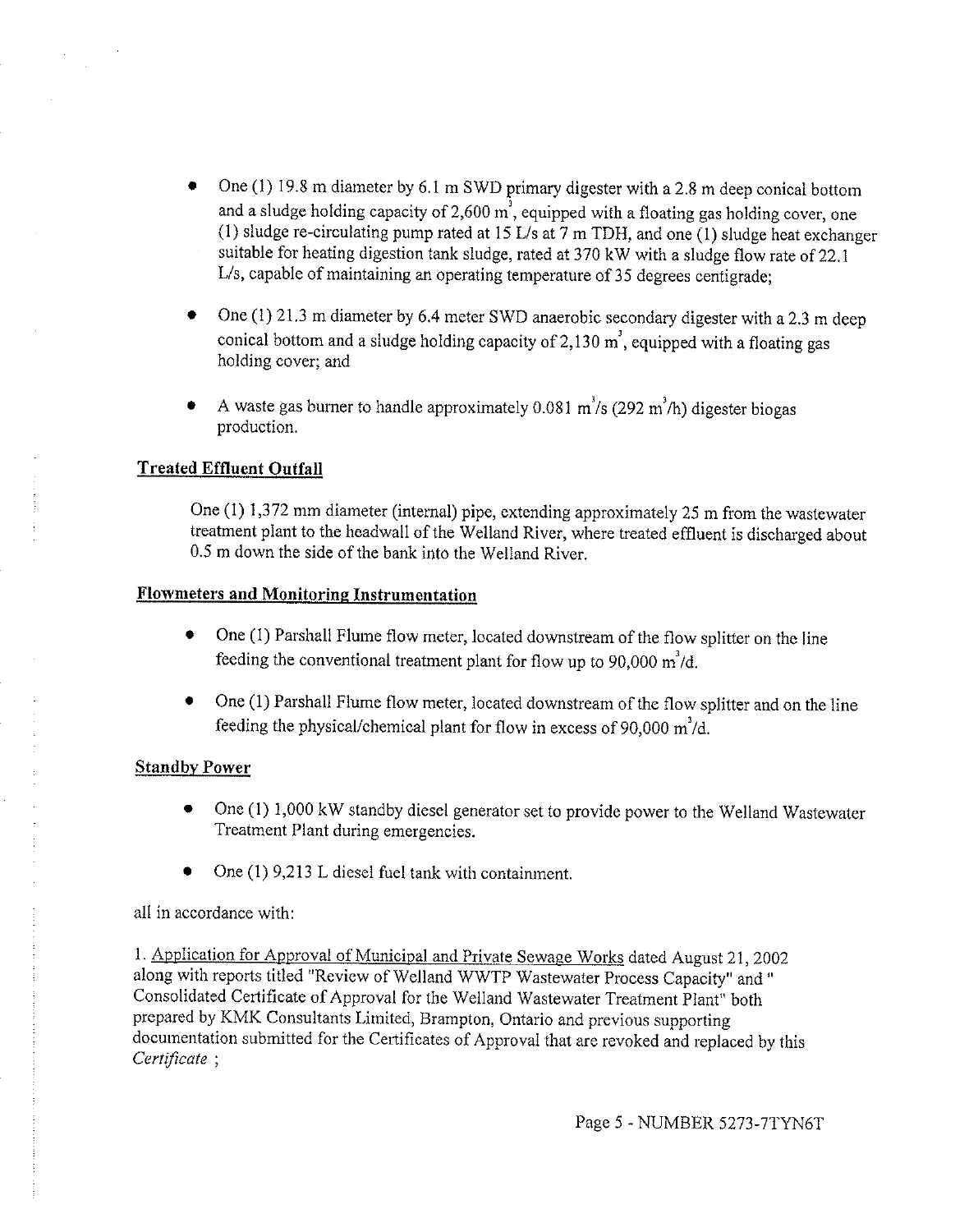2. Letter dated May 20, 2005 from Marianne Kish, Clerk-Wastewater Area 2, The Regional Municipality of Niagara, Water & Wastewater Division;

3. Application for Approval of Municipal and Private Sewage Works dated October 16, 2006.

4. Application for Approval of Municipal and Private Sewage Works dated December 16, 2008 and supporting documentation submitted under covering letter dated December 17, 2008 by Elizabeth Evans, B.Sc., Niagara Region.

For the purpose of this Certificate of Approval and the terms and conditions specified below, the following  $definitions apply:$ 

*"Act* "means the Ontario Water Resources Act, R.S.O. 1990, Chapter 0.40, as amended;

*"Average Daily Flow* "means the cumulative total sewage flow to the sewage works during a calendar year divided by the number of days during which sewage was flowing to the sewage works that year;

*"By-pass* "means any discharge from the *Works* that does not undergo full treatment before it is discharged to the environment;

*"BOD,* "(also known as TBOD,) means five day biochemical oxygen demand measured in an unfiltered sample and includes carbonaceous and nitrogenous oxygen demands;

*"CBOD* " means five day carbonaceous (nitrification inhibited) biochemical oxygen demand measured in an unfiltered sample;

*"Certificate* " means this entire certificate of approval document, issued in accordance with Section 53 of the *Act* , and includes any schedules;

*"Daily Concentration* " means the concentration of a contaminant in the effluent discharged over any single day, as measured by a composite or grab sample, whichever is required;

*"Director* " means any *Ministry* employee appointed by the Minister pursuant to section 5 of the *Act* ;

*"District Manager* " means the District Manager of the Niagara District Office of the Ministry;

*"E. Coli* "refers to the thermally tolerant forms of Escherichia that can survive at 44.5 degrees Celsius;

*"Existing Works* "means those portions of the sewage works previously constructed and approved under a certificate of approval;

"Geometric Mean Density" is the nth root of the product of multiplication of the results of n number of samples over the period specified;

Page 6- NUMBER 5273-7TYN6T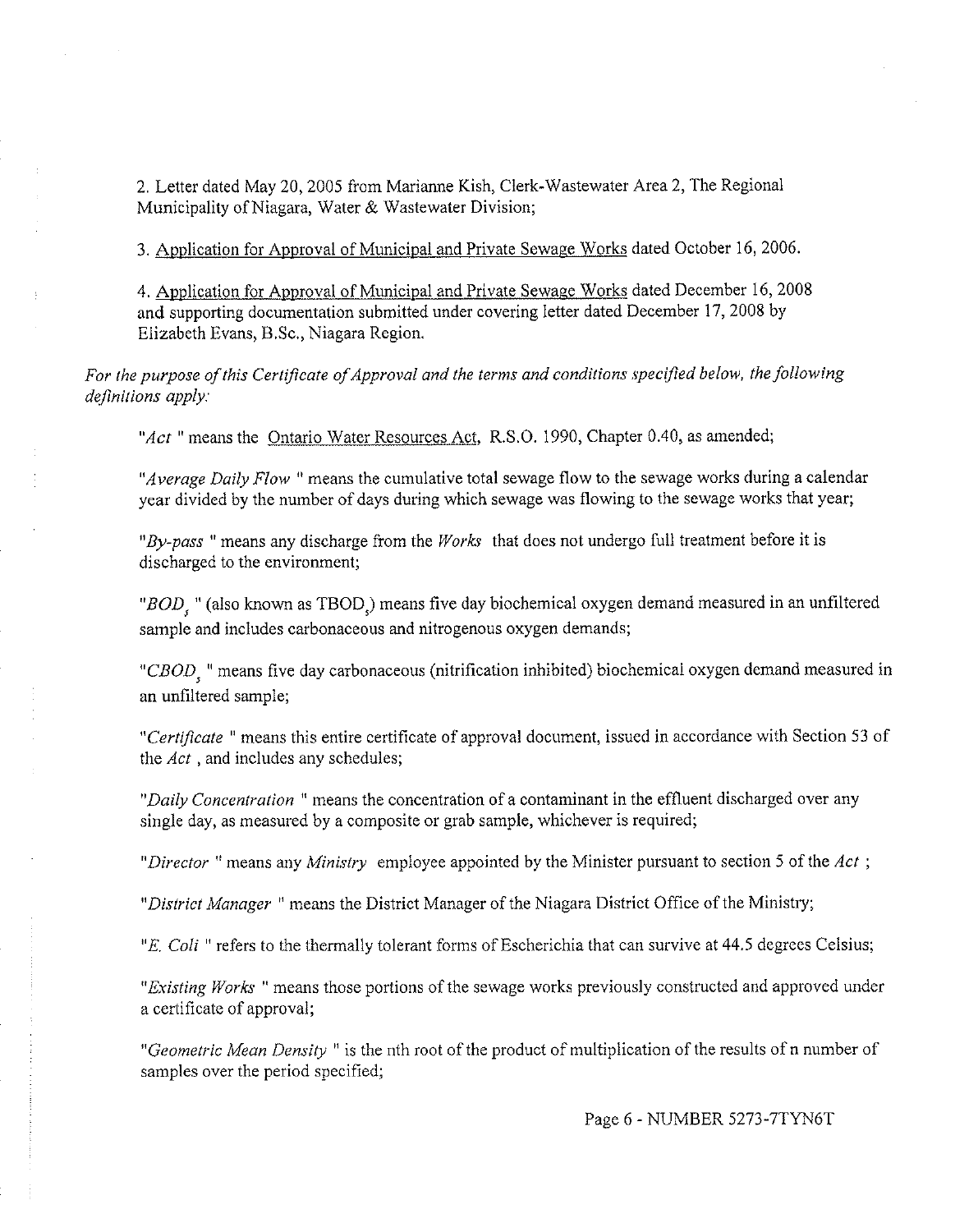*"Ministry* " means the Ontario Ministry of the Environment;

*"Monthly Average Concentration* " means the arithmetic mean of all *Daily Concentrations* of a contaminant in the effluent sampled or measured, or both, during a calendar month;

*"Monthly Average Loading* " means the value obtained by multiplying the *Monthly Average Concentration* of a contaminant by the *Average Daily Flow* over the same calendar month;

"Owner" means the Regional Municipality of Niagara and includes its successors and assignees;

*"Peak Flow Rate* "means the maximum rate of sewage flow for which the plant or process unit was designed;

*"Proposed Works* " means the sewage works described in the *Owner* 's application, this *Certificate* and in the supporting documentation referred to herein, to the extent approved by this *Certificate* ;

*"Rated Capacity* " means the *Average Daily Flow* for which the *Works* are approved to handle;

*"Regional Director* "means the Regional Director of the West Central Region of the Ministry;

*"Substantial Completion* " has the same meaning as *"substantial performance* " in the Construction Lien Act; and

*"Works* "means the sewage works described in the *Owner* 's application, this *Certificate* and in the supporting docnmentation referred to herein, to the extent approved by this *Certificate* and includes both *Proposed Works* and *Existing Works* .

*You are hereby notified that this approval is issued to you subject to the terms and conditions outlined below:* 

### TERMS AND CONDITIONS

- 1. GENERAL PROVISIONS
	- (I) The *Owner* shall ensure that any person authorized to carry out work on or operate any aspect of the *Works* is notified of this *Certificate* and the conditions herein and shall take all reasonable measures to ensure any such person complies with the same.
	- (2) Except as otherwise provided by these Conditions, the *Owner* shall design, build, install, operate and maintain the *Works* in accordance with the description given in this *Certificate* , the application for approval of the works and the submitted supporting documents and plans and specifications as listed in this *Certificate* .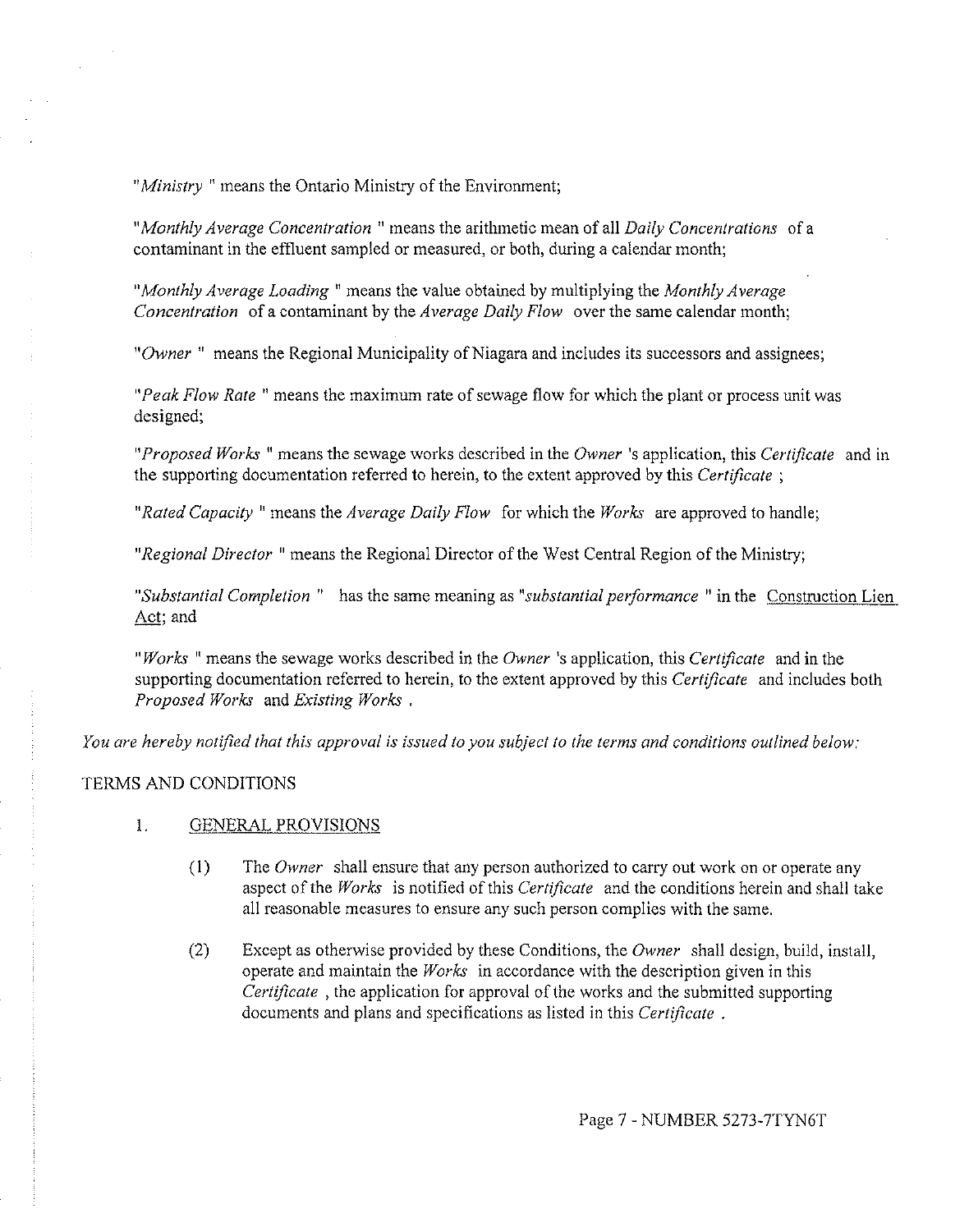- (3) Where there is a conflict between a provision of any submitted document referred to in this *Certificate* and the Conditions of this *Certificate* , the Conditions in this *Certificate*  shall take precedence, and where there is a conflict between the listed submitted documents, the document bearing the most recent date shall prevail.
- (4) Where there is a conflict between the listed submitted documents, and the application, the application shall take precedence unless it is clear that the purpose of the document was to amend the application.
- (5) The requirements of this *Certificate* are severable. If any requirement of this *Certificate* , or the application of any requirement of this *Certificate* to any circumstance, is held invalid or unenforceable, the application of such requirement to other circumstances and the remainder of this certificate shall not be affected thereby.

### 2. EXPIRY OF APPROVAL

The approval issued by this *Certificate* will cease to apply to those parts of the *Proposed Works*  which have not been constructed within five (5) years of the date of this *Certificate* .

#### 3. CHANGE OF OWNER

- (I) The *Owner* shall notify the *District Manager* and the *Director,* in writing, of any of the following changes within 30 days of the change occurring:
	- (a) change of *Owner* ;
	- (b) change of address of the *Owner* ;
	- (c) change of partners where the *Owner* is or at any time becomes a partnership, and a copy of the most recent declaration filed under the Business Names Act, R.S.0. 1990, c.B 17 shall be included in the notification to the *District Manager* ;
	- (d) change of name of the corporation where the *Owner* is or at any time becomes a corporation, and a copy of the most current information filed under the Corporations Informations Act, R.S.O. 1990, c. C39 shall be included in the notification to the *District Manager* ;
- (2) In the event of any change in ownership of the *Works* , other than a change to a successor municipality, the *Owner* shall notify in writing the succeeding owner of the existence of this *Certificate* , and a copy of such notice shall be forwarded to the *District Manager* and the *Director* .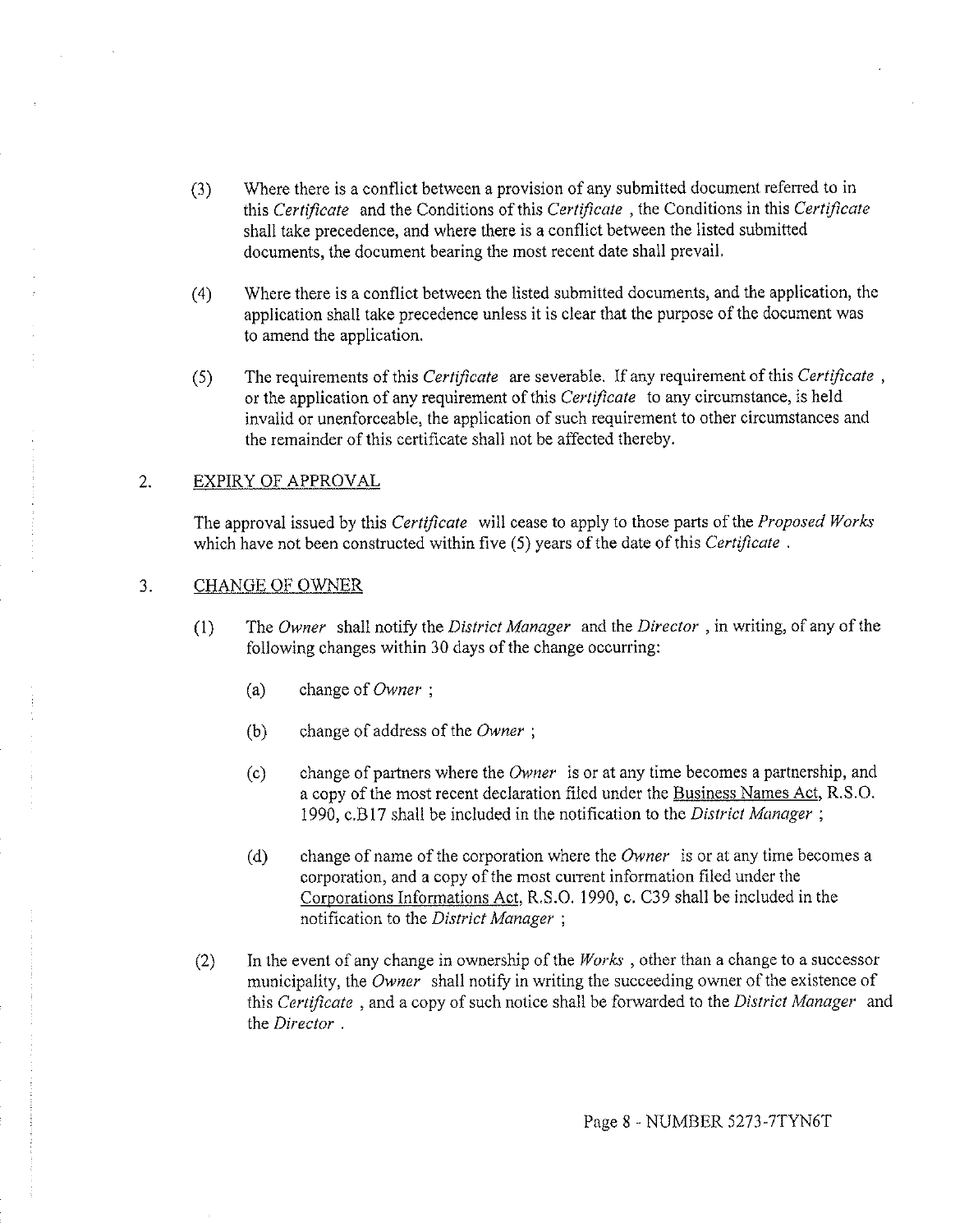### 4. CONSTRUCTED WORKS

Within one year of the date of issuance of this *Certificate* , a set of as-built drawings showing the works "as constructed" shall be prepared, if not already prepared. These drawings shall be kept up to date through revisions undertaken from time to time and a copy shall be retained at the *Works*  for the operational life of the *Works* .

### 5. BY-PASSES

- (I) Any *By-pass* of sewage from any portion of the *Works* is prohibited, except where:
	- (a) it is necessary to avoid loss of life, personal injury, danger to public health or severe property damage;
	- (b) the *District Manager* agrees that it is necessary for the purpose of carrying out essential maintenance and the *District Manager* has given prior written acknowledgment of the *by-pass* ; or
	- (c) the *Regional Director* has given prior written acknowledgment of the *By-pass* .
- (2) The *Owner* shall collect at least one (1) grab sample of the *By-pass* and have it analyzed for the parameters outlined in Condition 7 using the protocols in Condition 9.
- (3) The *Owner* shall maintain a logbook of all *By-pass* events which shall include, at a minimum, the time, location, duration, quantity of *By-pass* , the authority for *By-pass*  pursuant to subsection (I), and the reasons for the occurrence.
- (4) The *Owner* shall, in the event of a *By-pass* event pursuant to subsection (1), disinfect the by-passed effluent during the disinfection period of April 01 to October 31 prior to reaching the receiver such that the receiver is not negatively impacted.

### 6. EFFLUENT OBJECTIVES

(I) The *Owner* shall use best efforts to design, construct and operate the *Works* with the objective that the concentrations of the materials named in Table I as effluent parameters are not exceeded in the effluent from the *Works* .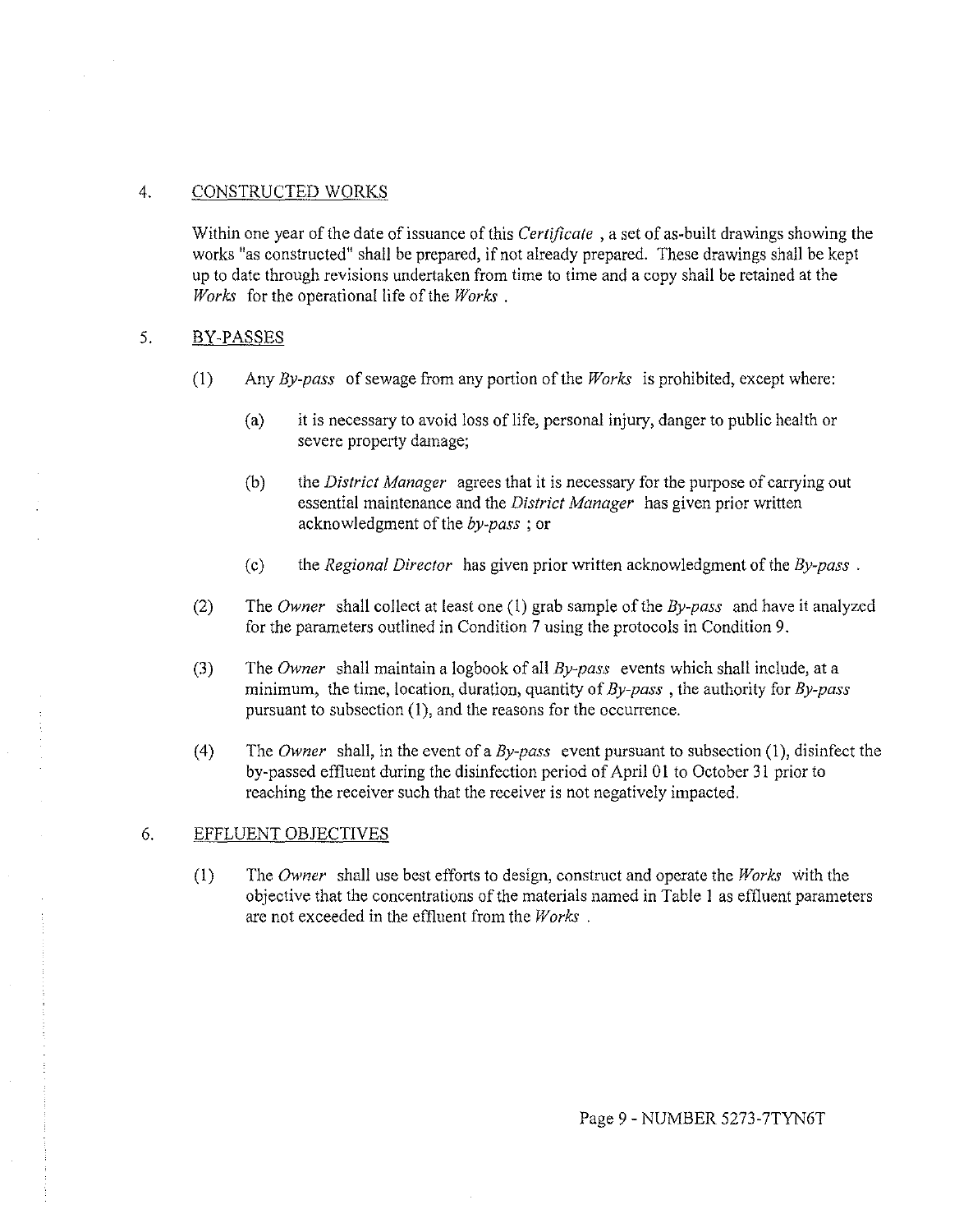| Table 1 - Effluent Objectives |                                                                                     |  |  |
|-------------------------------|-------------------------------------------------------------------------------------|--|--|
| <b>Effluent Parameter</b>     | <b>Concentration Objective</b><br>(milligrams per litre unless otherwise indicated) |  |  |
| <b>CBOD</b>                   |                                                                                     |  |  |
| Suspended Solids              |                                                                                     |  |  |
| Total Phosphorus              | 0.5                                                                                 |  |  |
| E. Coli                       | 200 organisms /100 mL<br>(monthly geometric mean density)                           |  |  |
| Total Chlorine Residual       | $0.5 \text{ mg/L}$<br>(Maximum Concentration)                                       |  |  |

Note: Sampling and analysis for E.Coli shall be performed during the disinfection period of **April 01 to October 31.** 

- (2) The *Owner* shall use best efforts to:
	- (a) maintain the pH of the effluent from the *Works* within the range of 6.0 to 9.5, inclusive, at all times;
	- (b) operate the works within the *Rated Capacity* of the *Works* ;
	- (c) ensure that the effluent from the *Works* is essentially free of floating and settleable solids and does not contain oil or any other substance in amounts sufficient to create a visible film or sheen or foam or discolouration on the receiving waters.
	- (d) maintain the total residual chlorine concentration in the plant effluent below or equal to 0.02 mg/L (monthly average) at the point of discharge to the environment between April 1 and October 31 of each year.
- (3) The *Owner* shall include in all reports submitted in accordance with Condition 10 a summary of the efforts made and results achieved under this Condition.

### 7. EFFLUENT LIMITS

(1) The *Owner* shall design, construct, operate and maintain the *Works* such that the concentrations of the of the materials named in Table 2 as effluent parameters are not exceeded in the effluent from the *Work* s.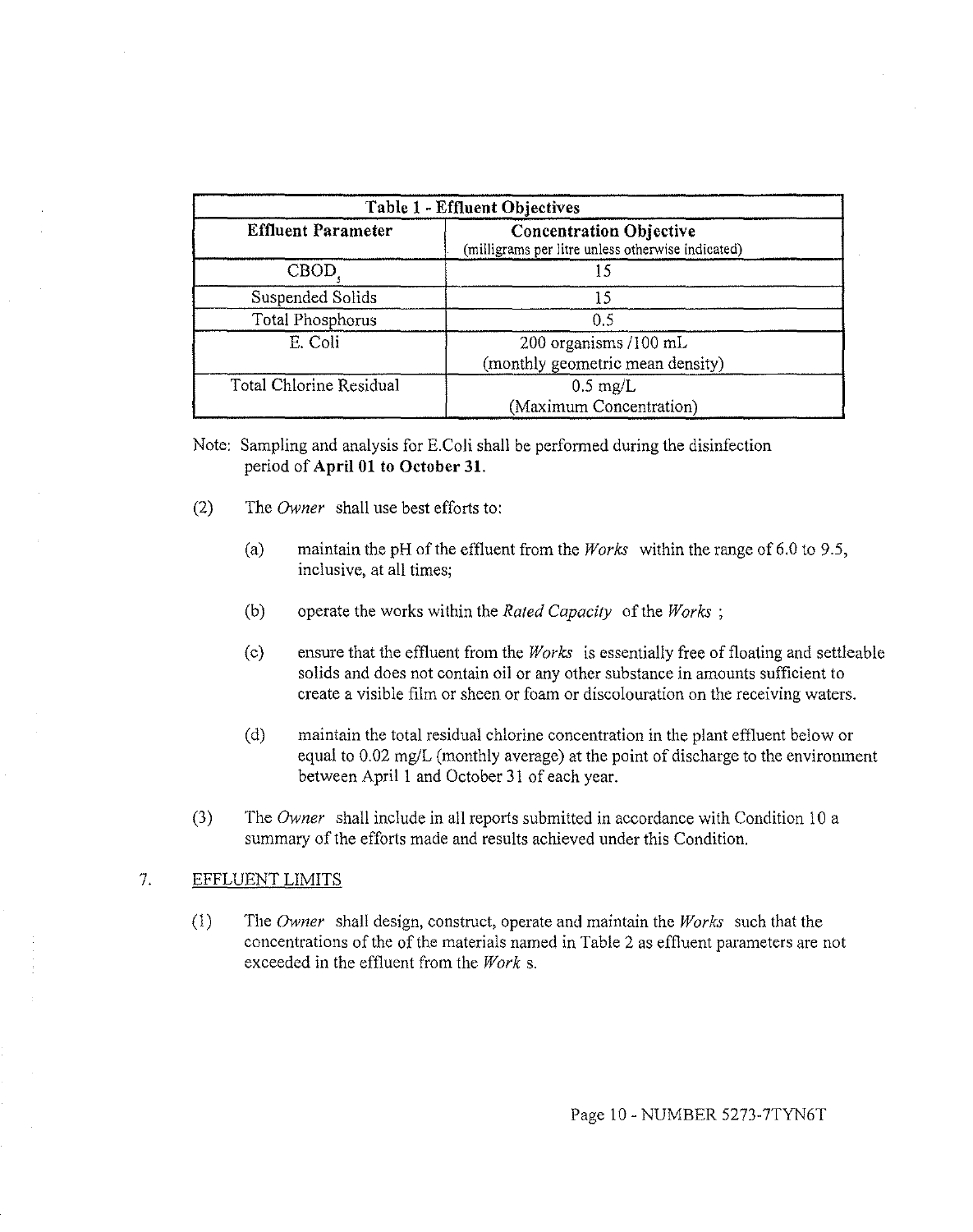| Table 2 - Effluent Limits     |                        |                                                                                           |                                     |  |  |
|-------------------------------|------------------------|-------------------------------------------------------------------------------------------|-------------------------------------|--|--|
| <b>Effluent Parameter</b>     |                        | <b>Monthly Average Concentration</b><br>(milligrams per litre unless otherwise indicated) |                                     |  |  |
|                               | $\overline{Column\ I}$ | Column 2                                                                                  |                                     |  |  |
| $\overline{\text{CBOD}}_s$    |                        | 25                                                                                        |                                     |  |  |
| <b>Total Suspended Solids</b> |                        | 25                                                                                        |                                     |  |  |
| <b>Total Phosphorus</b>       |                        | 1.0                                                                                       |                                     |  |  |
|                               |                        | Up to $45,400 \text{ m}^3/\text{d}$                                                       | Up to $54,500 \text{ m}^3/\text{d}$ |  |  |
|                               | January                | 25                                                                                        | 25                                  |  |  |
|                               | February               | 25                                                                                        | 25                                  |  |  |
|                               | March                  | 25                                                                                        | 20                                  |  |  |
|                               | April                  | 20                                                                                        | 17                                  |  |  |
|                               | May                    | 14                                                                                        | 12                                  |  |  |
| Total Ammonia                 | June                   | 12                                                                                        | 10                                  |  |  |
| Nitrogen                      | July                   | 12                                                                                        | 10                                  |  |  |
|                               | August                 | 12                                                                                        | 10                                  |  |  |
|                               | September              | $\overline{12}$                                                                           | 10                                  |  |  |
|                               | October                | 15                                                                                        | 12                                  |  |  |
|                               | November               | 15                                                                                        | 12                                  |  |  |
|                               | December               | 25                                                                                        | 20                                  |  |  |
|                               | January                | 30                                                                                        | 30                                  |  |  |
|                               | February               | 30                                                                                        | 30                                  |  |  |
|                               | March                  | 30                                                                                        | 25                                  |  |  |
|                               | April                  | 25                                                                                        | 22                                  |  |  |
|                               | May                    | 19                                                                                        | 17                                  |  |  |
|                               | June                   | 17                                                                                        | 15                                  |  |  |
| Total Kjeldahl                | July                   | 17                                                                                        | 15                                  |  |  |
| Nitrogen                      | August                 | $\overline{17}$                                                                           | 15                                  |  |  |
|                               | September              | 17                                                                                        | 15                                  |  |  |
|                               | October                | 20                                                                                        | 17                                  |  |  |
|                               | November               | 20                                                                                        | 17                                  |  |  |
|                               | December               | 30                                                                                        | 25                                  |  |  |

- (2) Unless indicated otherwise, for the purposes of determining compliance with and enforcing subsection (1) The *Monthly Average Concentration* of a parameter named in Column 1 of Table 2 in subsection (1) shall not exceed the corresponding maximum concentration set out in Column 2 of Table 2 in subsection (1).
- (3) Notwithstanding subsection (1 ), the *Owner* shall operate and maintain the *Works* such that the effluent is continuously disinfected during the disinfection period of April l October 31 of each year, so that the monthly *Geometric Mean Density* of E. *Coli* does not exceed 200 organisms per 100 millilitres of effluent discharged from the *Works* .

Page 11 - NUMBER 5273-7TYN6T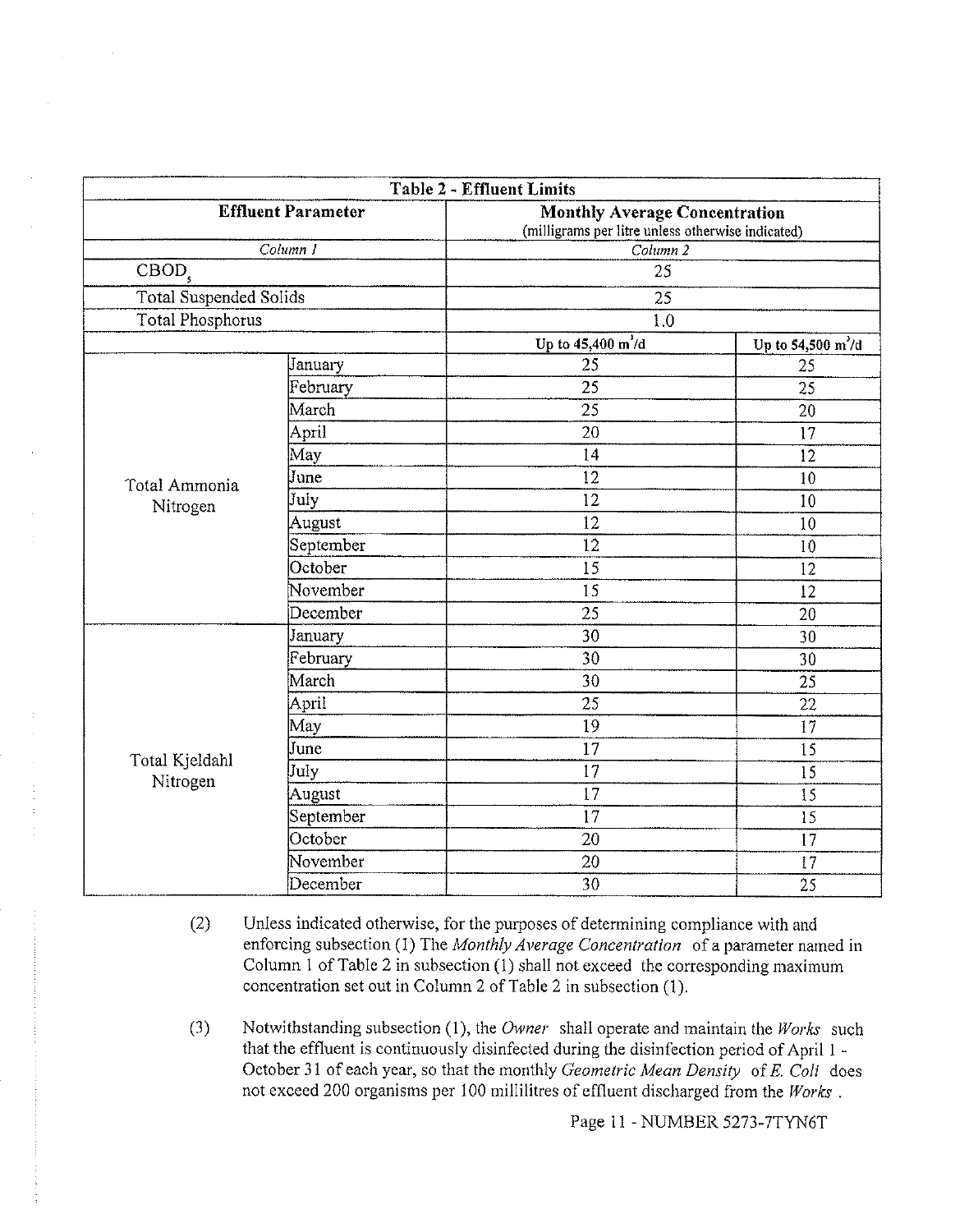- (4) The effluent limit set out in subsection (3) shall apply upon the issuance of this *Certificate* .
- (5) Only those monitoring results collected during the corresponding time period shall be used in calculating the *Monthly Average Concentration* for this *Certificate* .

#### 8. OPERATION AND MAINTENANCE

- (I) The *Owner* shall exercise due diligence in ensuring that, at all times, the *Works* and the related equipment and appurtenances used to achieve compliance with this *Certificate* are properly operated and maintained. Proper operation and maintenance shall include effective performance, adequate funding, adequate operator staffing and training, including training in all procedures and other requirements of this *Certificate* and the *Act*  and regulations, adequate laboratory facilities, process controls and alarms and the use of process chemicals and other substances used in the *Works* .
- (2) The *Owner* shall prepare an operations manual, if not already prepared, within one (1) year of the date of issuance of this Certificate, that includes, but not necessarily limited to, the following information:
	- (a) operating procedures for routine operation of the *Works* ;
	- (b) inspection programs, including frequency of inspection, for the *Works* and the methods or tests employed to detect when maintenance is necessary;
	- (c) repair and maintenance programs, including the frequency of repair and maintenance for the *Works* ;
	- (d) procedures for the inspection and calibration of monitoring equipment;
	- (e) a spill prevention control and countermeasures plan, consisting of contingency plans and procedures for dealing with equipment breakdowns, potential spills and any other abnormal situations, including notification of the *District Manager* ; and
	- (f) procedures for receiving, responding and recording public complaints, including recording any follow-up actions taken.
- (3) The *Owner* shall maintain the operations manual current and retain a copy at the location of the *Works* for the operational life of the *Works* . Upon request, the *Owner* shall make the manual available to *Ministry* staff.
- (4) The *Owner* shall provide for the overall operation of the *Works* with an operator who

Page 12 - NUMBER 5273-7TYN6T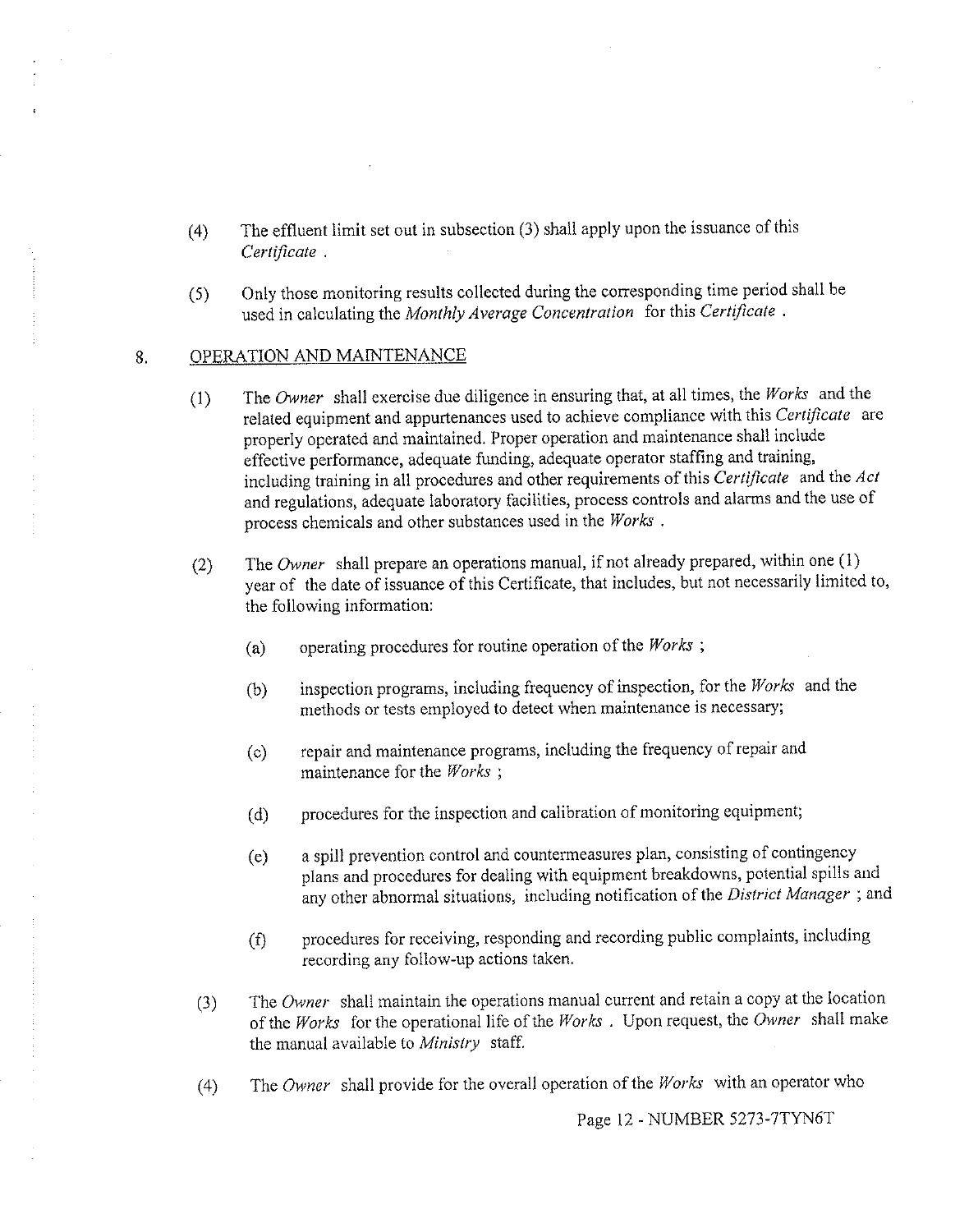holds a licence that is applicable to that type of facility and that is of the same class as or higher than the class of the facility in accordance with Ontario Regulation 435/93.

### 9. EFFLUENT MONITORING AND RECORDING

The *Owner* shall carry out the following monitoring program:

- (1) All samples and measurements taken for the purposes of this *Certificate* are to be taken at a time and in a location characteristic of the quality and quantity of the effluent stream over the time period being monitored.
- (2) Samples shall be collected at the following sampling points, at the frequency specified, by means of the specified sample type and analyzed for each parameter listed and all results recorded:

| Table 3a - Raw Sewage Monitoring |                |           |  |  |
|----------------------------------|----------------|-----------|--|--|
| Parameters                       | Sample Type    | Frequency |  |  |
| <b>BOD</b>                       | 24-h composite | weekly    |  |  |
| Total Suspended Solids           | 24-h composite | weekly    |  |  |
| Total Phosphorus                 | 24-h composite | weekly    |  |  |
| Total Kjeldahl Nitrogen          | 24-h composite | weekly    |  |  |

| <b>Table 3b - Effluent Monitoring</b>  |                |           |  |  |
|----------------------------------------|----------------|-----------|--|--|
| Parameters                             | Sample Type    | Frequency |  |  |
| CBOD <sub>c</sub>                      | 24-h composite | weekly    |  |  |
| <b>Total Suspended Solids</b>          | 24-h composite | weekly    |  |  |
| Total Phosphorus                       | 24-h composite | weekly    |  |  |
| Total (Ammonia +<br>Ammonium) Nitrogen | 24-h composite | weekly    |  |  |
| Total Kjeldahl Nitrogen                | 24-h composite | weekly    |  |  |
| Nitrate Nitrogen                       | 24-h composite | weekly    |  |  |
| E. Coli                                | grab           | weekly    |  |  |
| Total Chlorine Residual                | grab           | weekly    |  |  |
| Temperature                            | grab           | weekly    |  |  |
| pH                                     | grab           | weekly    |  |  |

Note: Sampling and analysis for E.Coli shall be performed during the disinfection period of **April 01 to October 31.** 

(3) The sampling type for the total chlorine residual in the dechlorinated effluent is by grab method and the frequency of the total chlorine residual monitoring is daily for one **(I)**  year after the commissioning of the dechlorination system. After this one year period the daily monitoring should be replaced by a weekly monitoring program.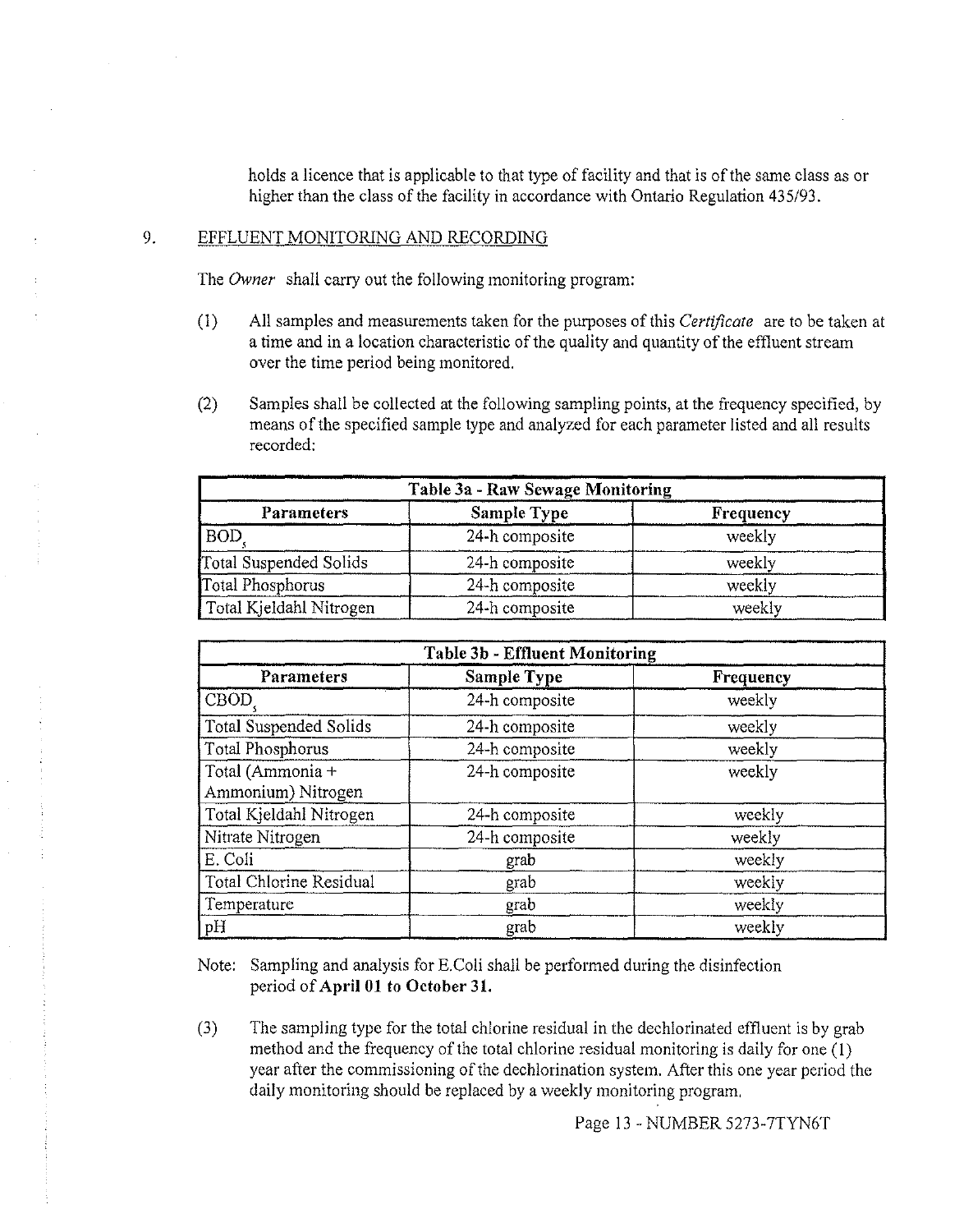- (4) The methods and protocols for sampling, analysis and recording shall conform, in order of precedence, to the methods and protocols specified in the following:
	- (a) the Ministry's Procedure F-10-1, "Procedures for Sampling and Analysis Requirements for Municipal and Private Sewage Treatment Works (Liquid Waste Streams Only)", as amended from time to time by more recently published editions;
	- (b) the Ministry's publication "Protocol for the Sampling and Analysis of Industrial/Municipal Wastewater" (January 1999), ISBN 0-7778-1880-9, as amended from time to time by more recently published editions;
	- (c) the publication "Standard Methods for the Examination of Water and Wastewater" (20th edition), as amended from time to time by more recently published editions;
	- (d) the Environment Canada publications "Biological Test Method: Reference Method for Determining Acute Lethality of Effluents to Rainbow Trout" (July 1990) and "Biological Test Method: Reference Method for Determining Acute Lethality of Effluents to Daphnia magna" ( July 1990), as amended from time to time by more recently published editions; and,
- (5) The temperature and pH of the effluent from the *Works* shall be determined in the field at the time of sampling for Total Ammonia Nitrogen. The concentration of unionized ammonia shall be calculated using the total ammonia concentration, pH and temperature using the methodology stipulated in "Ontario's Provincial Water Quality Objectives" dated July 1994, as amended, for ammonia (unionized).
- (6) The measurement frequencies specified in subsection  $(2)$  in respect to any parameter are minimum requirements which may, after 6 months of monitoring in accordance with this Condition, be modified by the *District Manager* in writing from time to time.
- (7) The *Owner* shall install and maintain (a) continuous flow measuring device(s), to measure the flowrate of the effluent from the *Works* with an accuracy to within plus or minus 15 per cent  $(+/- 15%)$  of the actual flowrate for the entire design range of the flow measuring device, and record the flowrate at a daily frequency. Additional flow measuring devices shall be installed if required to determine the "average daily flow" as defined in this Certificate.
- (8) All contaminant concentrations, measured in accordance with this monitoring program, are considered to be the minimum concentrations of the contaminants in the effluent from

Page 14 - NUMBER 5273-7TYN6T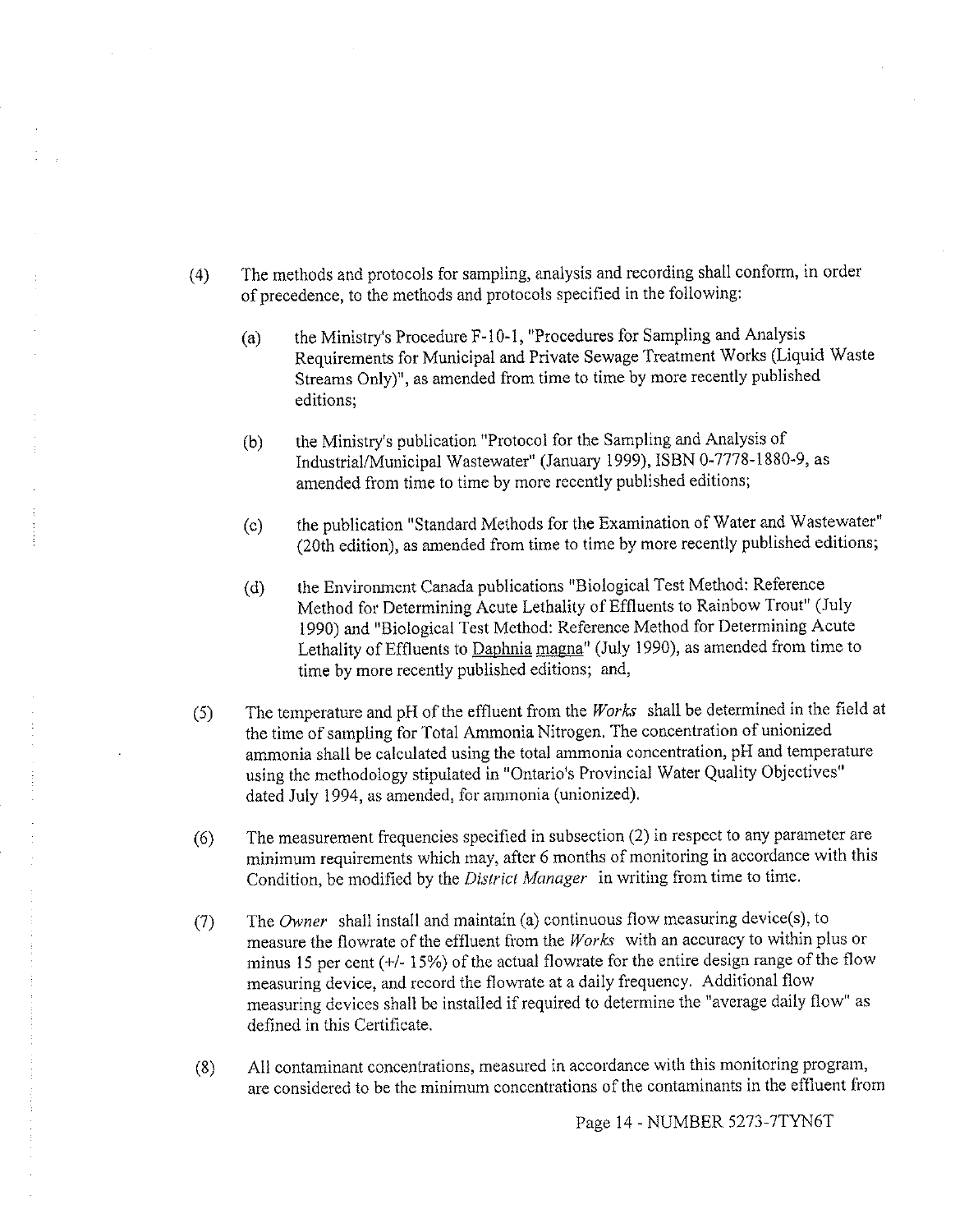the *Works* .

(9) The *Owner* shall retain for a minimum of three (3) years from the date of their creation, all records and information related to or resulting from the monitoring activities required by this *Certificate* .

### 10. REPORTING

- (I) Ten (10) days prior to the date of a planned *By-pass* being conducted pursuant to Condition 5 and as soon as possible for an unplanned *By-pass* , the *Owner* shall notify the *District Manager* (in writing) of the pending start date, in addition to an assessment of the potential adverse effects on the environment and the duration of the *By-pass* .
- (2) The *Owner* shall report to the *District Manager* or designate, any exceedance of any parameter specified in Condition 7 orally, as soon as reasonably possible, and in writing within seven (7) days after all laboratory results for the exceedance have been received and tabulated.
- $(3)$  In addition to the obligations under Part X of the Environmental Protection Act, the *Owner* shall, within 10 working days of the occurrence of any reportable spill as defined in Ontario Regulation 675/98, bypass or loss of any product, by product, intermediate product, oils, solvents, waste material or any other polluting substance into the environment, submit a full written report of the occurrence to the *District Manager*  describing the cause and discovery of the spill or loss, clean-up and recovery measures taken, preventative measures to be taken and schedule of implementation.
- (4) The *Owner* shall, upon request, make all manuals, plans, records, data, procedures and supporting documentation available to *Ministry* staff.
- (5) The *Owner* shall prepare and submit to the *District Manager* a performance report, on an annual basis, within 90 days following the end of the period being reported upon. The first such report shall cover the first annual period following the commencement of operation of the *Works* and subsequent reports shall be submitted to cover successive annual periods following thereafter. The reports shall contain, but shall not be limited to, the following information:
	- (a) a summary and interpretation of all monitoring data and a comparison to the effluent limits outlined in Condition 7 , including an overview of the success and adequacy of the *Works* ;
	- (b) a description of any operating problems encountered and corrective actions taken;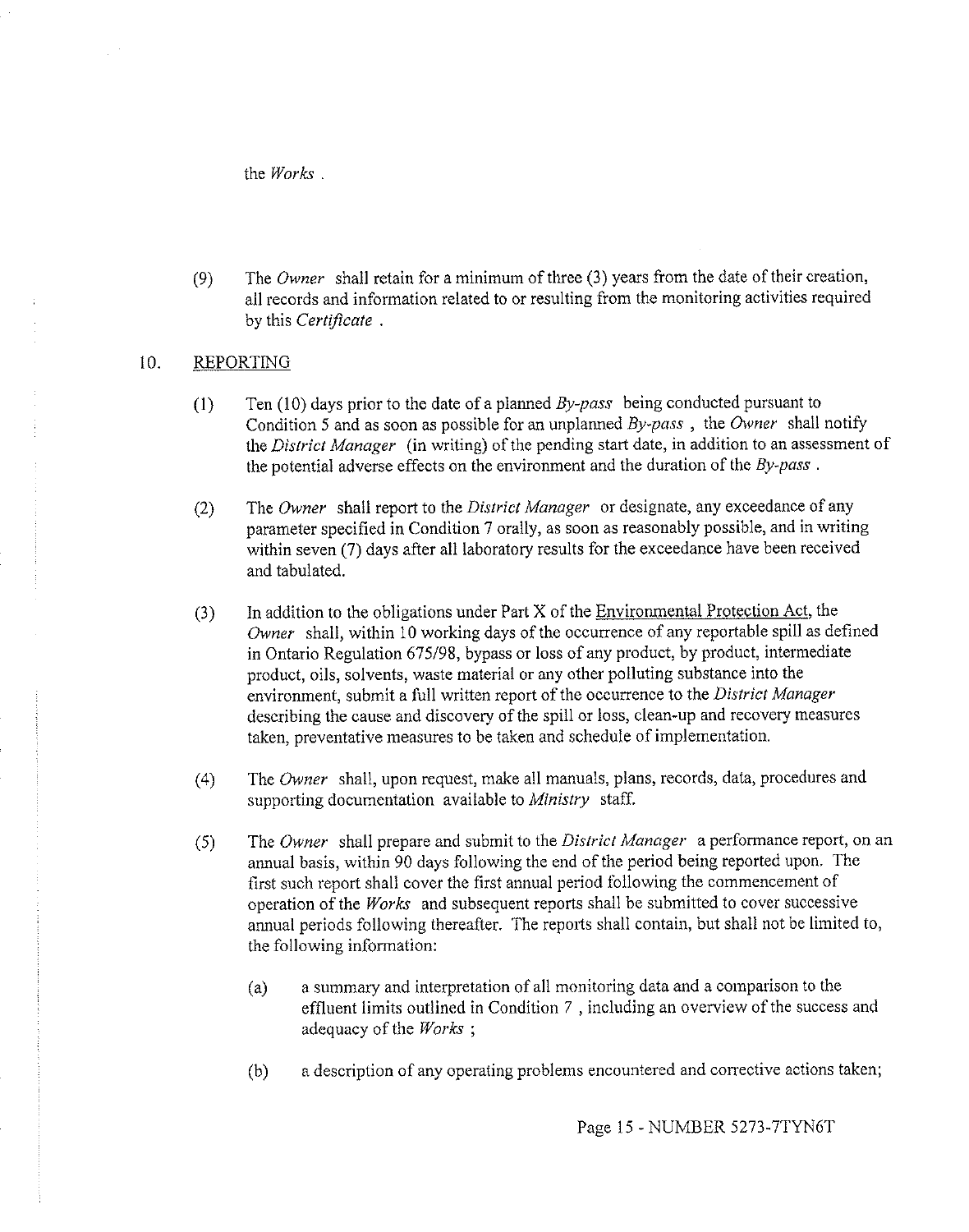- (c) a summary of all maintenance carried out on any major structure, equipment, apparatus, mechanism or thing forming part of the *Works* ;
- (d) a summary of any effluent quality assurance or control measures undertaken in the reporting period;
- (e) a summary of the calibration and maintenance carried out on all effluent monitoring equipment; and
- (f) a description of efforts made and results achieved in meeting the Effluent Objectives of Condition 6.
- (g) a tabulation of the volume of sludge generated in the reporting period, an outline of anticipated volumes to be generated in the next reporting period and a summary of the locations to where the sludge was disposed;
- (h) a summary of any complaints received during the reporting period and any steps taken to address the complaints;
- (i) a summary of all *By-pass* , spill or abnormal discharge events; and
- (j) any other information the *District Manager* requires from time to time.
- (6) The *Owner* shall also submit in a format acceptable to the *District Manager,* no later than 45 days after the end of each quarter namely; March 31, June 30, September 30 and December 31 a summary and interpretation of all monitoring data and a comparison to the effluent limits outlined in condition 7, including an overview of the success and adequacy of the works.

### 11. REVOCATION OF EXISTING APPROVALS

- (I) The descriptions of the approved works and conditions of approval in this Certificate apply in place of all the existing descriptions and conditions in the Certificates of Approval under the Ontario Water Resources Act for sewage works which are part of the works approved by this Certificate.
- (2) Notwithstanding Condition  $11(1)$  above, the original applications for approval, including design calculations, engineering drawings, and reports prepared in support of the existing Certificate(s) of Approval whose descriptions of the approved works and conditions are now replaced pursuant to Condition I 1(1) above, shall form part of this Certificate.
- (3) Where an existing Certificate of Approval referred t in Condition 11(1) above applies to works in addition to the works approved by this certificate, it shall continue to apply to

Page 16 - NUMBER 5273-7TYN6T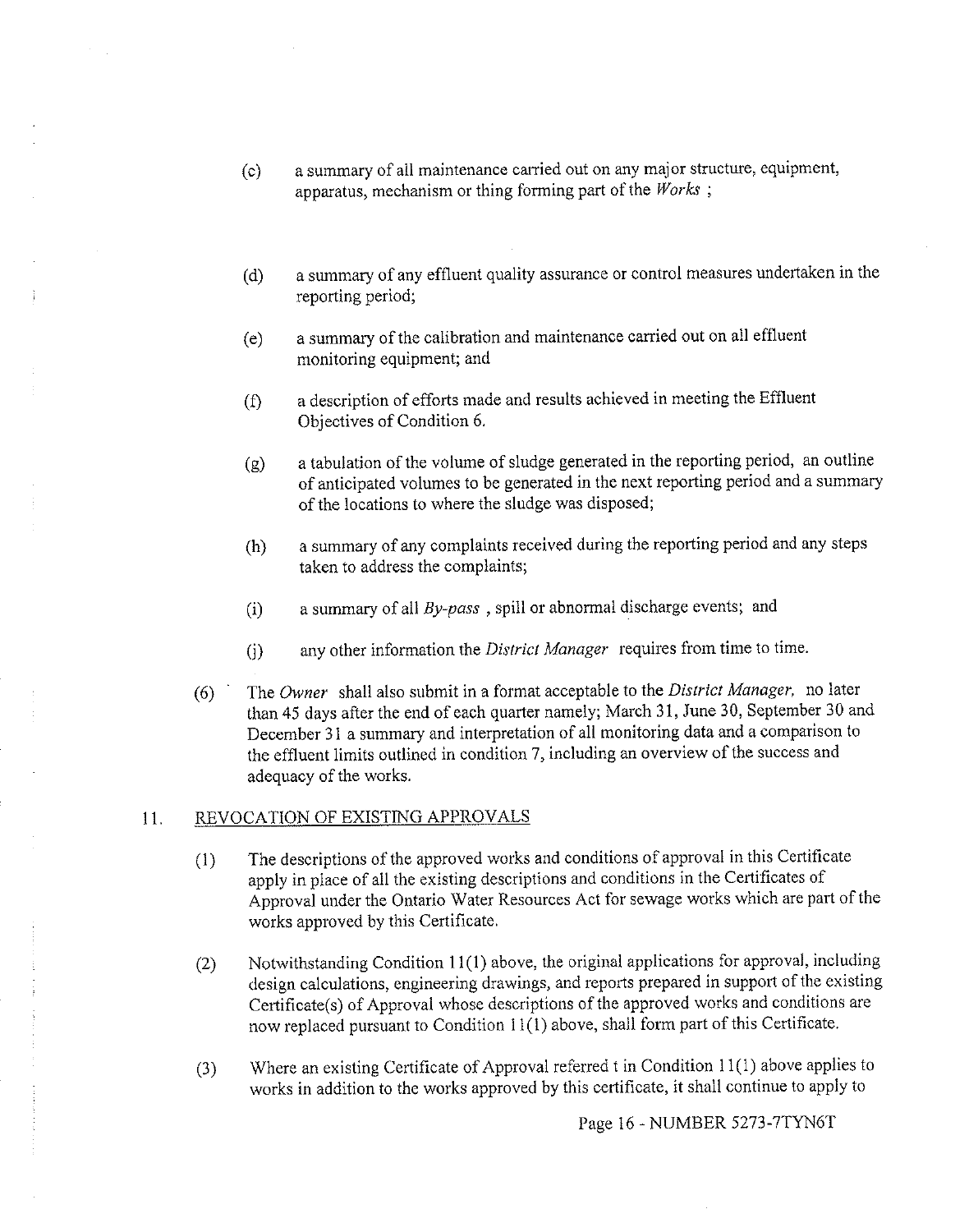#### those additional works.

#### The reasons for the imposition of these terms and conditions are as follows:

- 1. Condition l is imposed to ensure that the *Works* are built and operated in the manner in which they were described for review and upon which approval was granted. This condition is also included to emphasize the precedence of Conditions in the *Certificate* and the practice that the Approval is based on the most current document, if several conflicting documents are submitted for review. The condition also advises the Owners their responsibility to notify any person they authorized to carry out work pursuant to this *Certificate* the existence of this *Certificate* .
- 2. Condition 2 is included to ensure that, when the *Works* are constructed, the *Works* will meet the standards that apply at the time of construction to ensure the ongoing protection of the environment.
- 3. Condition 3 is included to ensure that the *Ministry* records are kept accurate and current with respect to the approved works and to ensure that subsequent owners ofthe *Works* are made aware of the *Certificate* and continue to operate the *Works* in compliance with it.
- 4. Condition 4 is included to ensure that the *Works* are constructed in accordance with the approval and that record drawings of the *Works* "as constructed" are maintained for future references.
- 5. Condition 5 is included to indicate that by-passes of untreated sewage to the receiving watercourse is prohibited, save in certain limited circumstances where the failure to *By-pass*  could result in greater injury to the public interest than the *By-pass* itself where a *By-pass* will not violate the approved effluent requirements, or where the *By-pass* can be limited or otherwise mitigated by handling it in accordance with an approved contingency plan. The notification and documentation requirements allow the *Ministry* to take action in an informed manner and will ensure the *Owner* is aware of the extent and frequency of *By-pass* events.
- 6. Condition 6 is imposed to establish non-enforceable effluent quality objectives which the *Owner*  is obligated to use best efforts to strive towards on an ongoing basis. These objectives are to be used as a mechanism to trigger corrective action proactively and voluntarily before environmental impairment occurs and before the compliance limits of Condition 6 are exceeded.
- 7. Condition 7 is imposed to ensure that the effluent discharged from the *Works* to the Welland River meets the *Ministry* 's effluent quality requirements thus minimizing environmental impact on the receiver and to protect water quality, fish and other aquatic life in the receiving water body.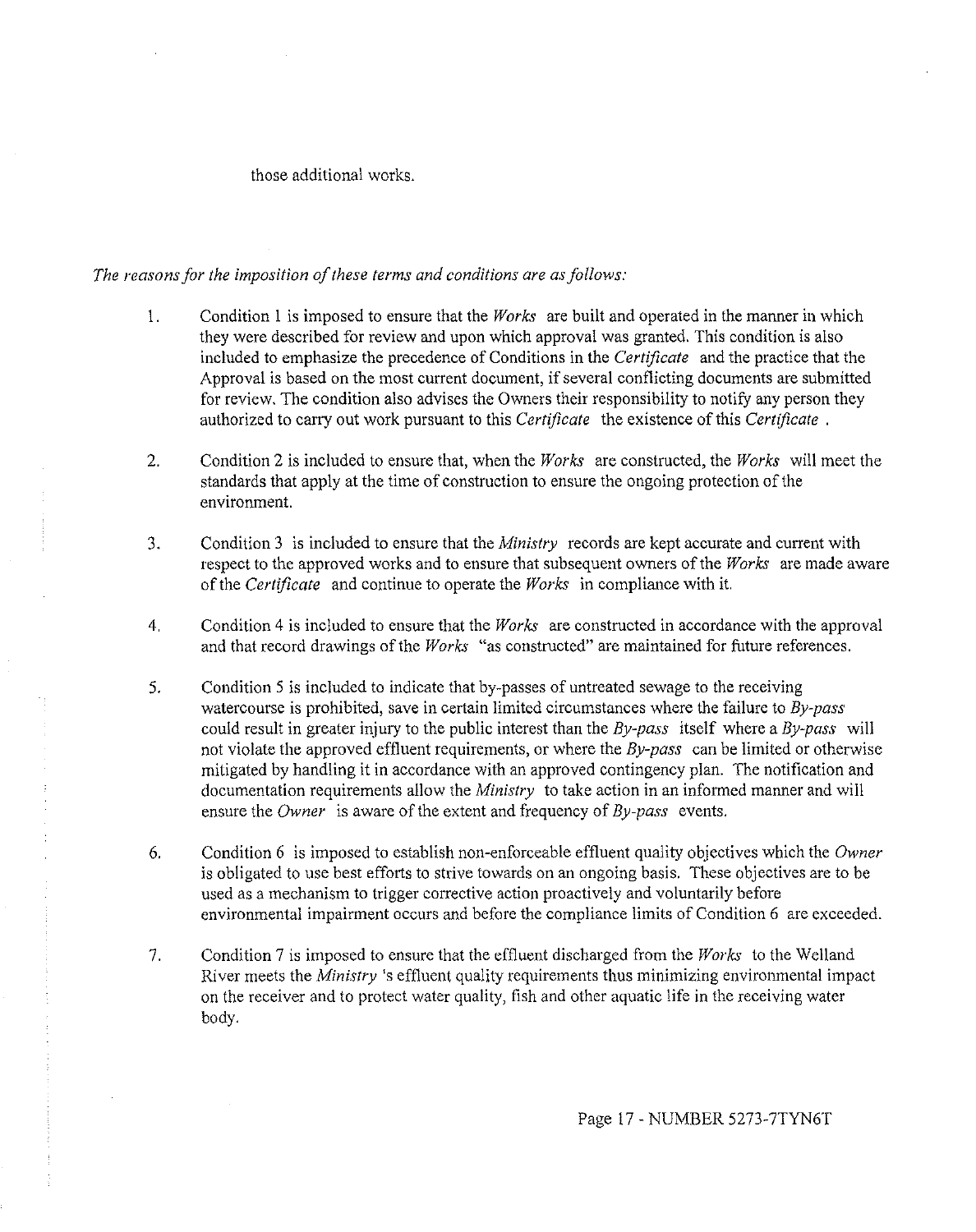- 8. Condition 8 is included to require that the *Works* be properly operated, maintained, funded, staffed and equipped such that the environment is protected and deterioration, loss, injury or damage to any person or property is prevented. As well, the inclusion of a comprehensive operations manual governing all significant areas of operation, maintenance and repair is prepared, implemented and kept up-to-date by the owner and made available to the *Ministry* . Such a manual is an integral part of the operation of the *Works* . Its compilation and use should assist the *Owner* in staff training, in proper plant operation and in identifying and planning for contingencies during possible abnormal conditions. The manual will also act as a benchmark for *Ministry* staff when reviewing the *Owner'* s operation of the work.
- 9. Condition 9 is included to enable the *Owner* to evaluate and demonstrate the performance of the *Works* , on a continual basis, so that the *Works* are properly operated and maintained at a level which is consistent with the design objectives and effluent limits specified in the *Certificate* and that the *Works* does not cause any impairment to the receiving watercourse.
- 10. Condition 10 is included to provide a performance record for future references, to ensure that the *Ministry* is made aware of problems as they arise, and to provide a compliance record for all the terms and conditions outlined in this *Certificate,* so that the *Ministry* can work with the *Owner* in resolving any problems in a timely manner.
- 11. Condition **11** is included to stipulate that this *Certificate* replaces all previous approvals for the works being the subject of this Certificate, and that the existing approvals remain in force for the purpose of any works which are not subject to this *Certificate* .

# **This Certificate of Approval revokes and replaces Certificate(s) of Approval No. 3274-SMDHJR issued on August 12, 2003**

*In accordance with Section 100 ofthe Ontario Water Resources Act, R.8.0. 1990, Chapter 0.40, as amended, you may by written notice served upon me and the Environmental Review Tribunal within 15 days after receipt ofthis Notice, require a hearing by the Tribunal. Section 101 ofthe Ontario Water Resources Act, R.8.0. 1990, Chapter 0.40, provides that the Notice requiring the hearing shall state:* 

- **I.** The portions of the approval or each term or condition in the approval in respect of which the hearing is required, and; <br> **2.** The grounds on which you intend to rely at the hearing in relation to each nortion appeal
- The grounds on which you intend to rely at the hearing in relation to each portion appealed.

### *The Notice should also include:*

- 3. The name of the appellant;
- 4. The address of the appellant;
- 5. The Certificate of Approval number;
- 6. The date of the Certificate of Approval;